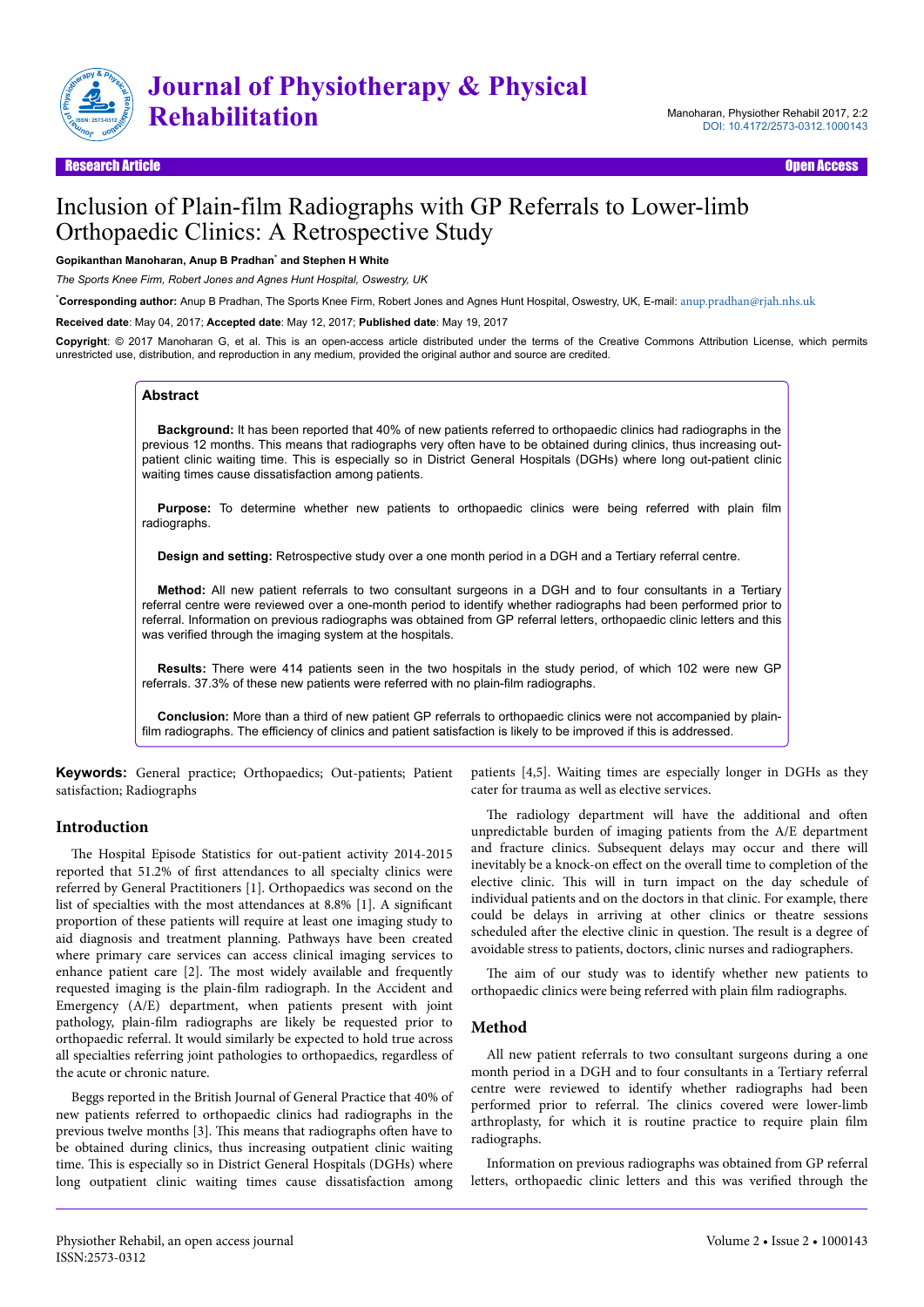**Citation:** Manoharan G, Pradhan AB, White SH (2017) Inclusion of Plain-film Radiographs with GP Referrals to Lower-limb Orthopaedic Clinics: A Retrospective Study. Physiother Rehabil 2: 143. doi:10.4172/2573-0312.1000143

Page 2 of 3

imaging system at the hospitals. Нe imaging system at the tertiary centre covered all forms of investigative imaging studies performed not just at the hospital, but also in the two large neighboring hospitals where GPs can send patients to have imaging studies.

# **Results**

A combined total of 414 patients were reviewed between two hospitals, including 102 new patient referrals from GPs. Нirty-eight (37.3%) of these new patients were referred with no plain-film radiographs (Table 1).

| <b>Variables</b>                       | <b>District General Hospital</b> | <b>Tertiary Referral Centre</b> | Combined  |
|----------------------------------------|----------------------------------|---------------------------------|-----------|
| Total number of patients               | 156                              | 258                             | 414       |
| Number of new patients                 | 49                               | 53                              | 102       |
| Number of patients with no radiographs | 21 (42.9%)                       | 17 (32.1%)                      | 38(37.3%) |

Table 1: Number of new referrals with no plain film radiographs.

Hundred fifty-six patients were seen across eight clinics by two consultants in a one month period at the DGH, including 49 new referrals. Of these new patients, 21 (43%) did not have radiographs prior to the consultation. In the tertiary centre, 258 patients were seen across fourteen clinics by four consultants, including 53 new referrals. Of these new patients, 17 (32%) had no previous radiographs.

All of these patients with no radiographs were imaged on attendance to the clinics. Нe GP letters of referral for these patients failed to mention that there were any previous radiographs.

## **Discussion**

Our study was aimed at determining whether new patient GP referrals to elective lower-limb orthopaedic clinics included plain-film radiographs of the joints with pathology. Ideally, all GP referrals to orthopaedic clinics would include plain radiographic films of the relevant joints. Нe benefit of having radiographs available prior to the out-patient clinic is that the patient does not have to make a trip to another department. Нey can be seen promptly and closer to the allocated clinic time. It is not surprising that longer out-patient clinic waiting time leads to increased dissatisfaction among patients [4,5].

Studies have consistently shown a relationship between longer waiting times and decreased patient satisfaction and this is common across specialties like primary care, emergency medicine and outpatient settings [6]. A study by Huang found that patient were 'reasonably satisfied' with waiting times up to 37 minutes in the outpatient setting [7]. Bar-Dayan et al. conducted a study into improving patient satisfaction in the military primary care clinic setting. Нey found that decreasing clinic waiting times resulted in improved patient satisfaction. Нey stressed the importance of the 'time factor' and recommended this as a strategy worth consideration in orthopaedic practice [8]. More recent studies by Kreitz et al. have also added further evidence to the improvement of patient satisfaction by reducing clinic waiting times [9]. Нere is also evidence suggesting that older patients tend to report higher satisfaction scores than younger patients despite equally long waiting times [10].

## **Strength and limitations**

To the authors' knowledge, this is the first study to focus directly on radiograph inclusion with new GP referrals to lower-limb orthopaedic clinics, with a view to improving patient satisfaction and the efficiency of out-patient clinics. Radiograph inclusion has been reported on previously in terms of radiation exposure and financial implications,

but not from the perspective of patient satisfaction with their clinic journey. We hope to encourage further study based on our findings.

GP referrals for patients with no available radiographs on the imaging system and no mention of radiographic studies in the GP letters were included in the 'no radiographs' category. It is, however, possible that radiographs were obtained for some of these patients, but not available for viewing on the hospital imaging system due to problems accessing through image transfer to the imaging database. This further highlights the need for mentioning radiograph inclusion as part of the GP referral letter.

The authors have attempted to obtain more representative results by reviewing data from both a DGH and a tertiary centre. Нese two hospitals are also placed in different counties. Despite this, the findings from this study may not be applicable to all General Practice referrals across the United Kingdom. Нe sample size is just over 100 new patients and the study would have more power if performed on a much larger scale, with a larger number on new referrals across more counties.

Our study did not investigate the actual duration of delays in the clinics. It would have been interesting to record time spent in the radiology department, total time from arrival to consultation and total time from arrival to departure from clinic, for each patient. Нis coupled with patient satisfaction scores would further strengthen the argument the authors are making for GP referrals accompanying radiographs.

A study published in 1989 by Bransby-Zachary and Sutherland reviewed 420 new patients and found that 141 (33.6%) patients were referred with radiographs by GPs [11]. Subsequently, in 1997 Beggs recorded that 40.2% of new patients referred by GPs had radiographs obtained in the previous 12 months [3]. Нis study consisted of 500 new patients including 201 who had radiographs performed as part of the referral. The results from our study reveal that 63% patients were referred with radiographs so there has been some improvement over time but still room for improvement.

# **Clinical Implications**

It would be ideal if GP referrals to orthopaedic clinics included plain film radiographs of the joint concerned. It would help if the letters state that radiographs have been obtained or organised and the locations. In order to eliminate any ambiguity with regards to radiograph views, the authors suggest standard anteroposterior and lateral weight-bearing radiographs be requested by GPs. Any additional views deemed